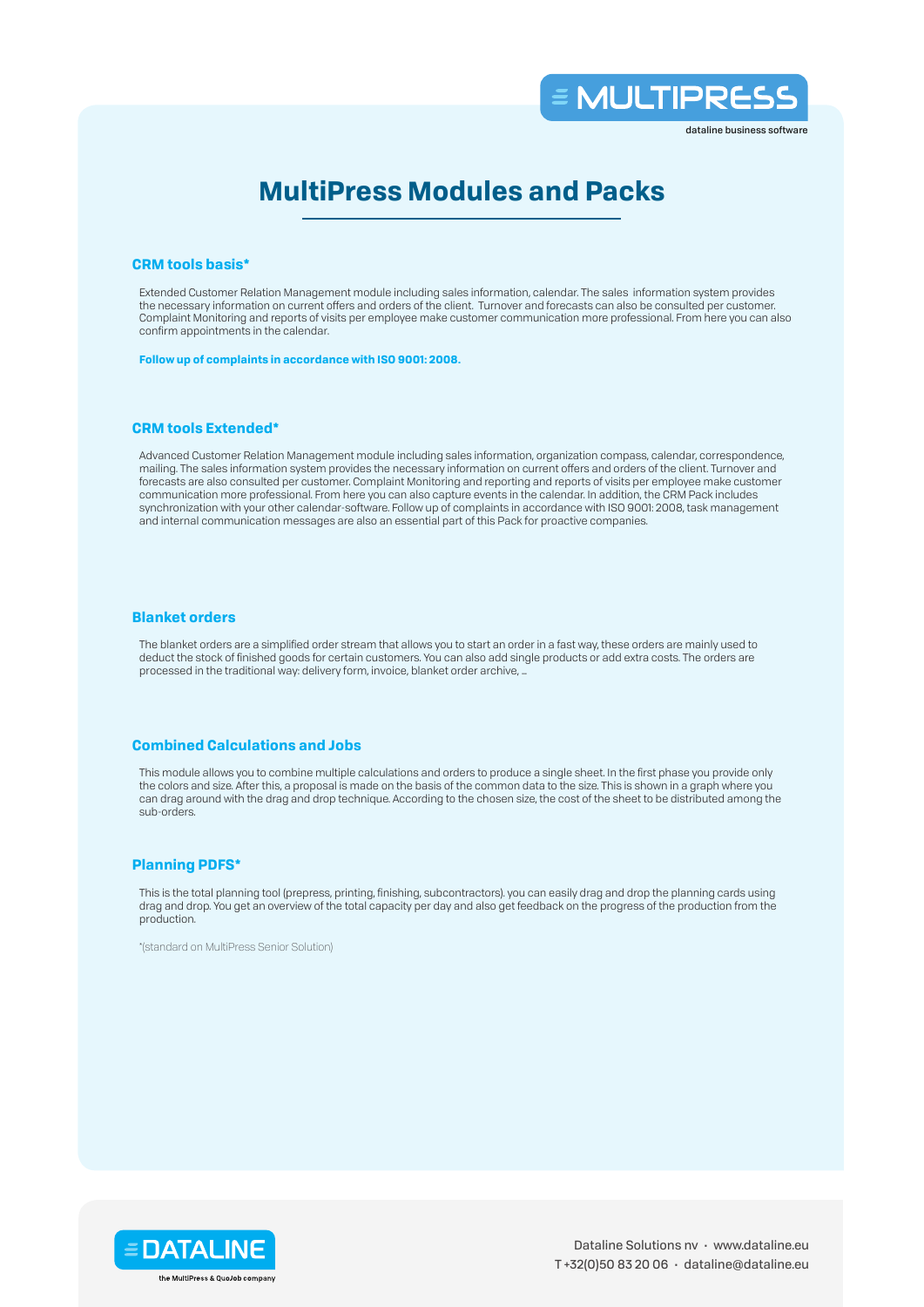

## **Purchases en stock management\***

MultiPress keeps track of the minimum stock of your raw materials (paper, plates, film,…), envelopes, preprints and other materials. The module automatically generates a list of the goods to be ordered on the basis of the minimum stock. Materials can be added to and cancelled from the stock. (Attention: if you want to cancel using the bar code, you will need the job sheets module!)

\*(standard on MultiPress Senior Solution)

## **Post-calculation and Time registration\***

In this module the hours of the employees are kept. (Manually or via barcode). These are put in a post-calculation form and compared with prior estimates. Statuses are followed in progress control.

\*(standard on MultiPress Senior Solution)

#### **JDF/JMF**

By using this module all data is forwarded to the production workflow. With this module we can describe different workflows, and determine in which way we communicate with them. This module also contains a control screen where we can observe the realtime status of a job. Attention: you need to have the 4D web-connection.

## **Management basis\***

Turnover and results Calculations and orders

Number of calculations and orders

\*(standard on MultiPress Senior Solution)

#### **Management Post-calculation\***

Average price per hour - Productive and unproductive hours - Production speeds - Hours Overview – Post-calculation totals - Organization compass

\*(standard on MultiPress Senior Solution)

## **Module Workflow Impose Offset**

This module allows you to communicate directly with the RIP. Imposition patterns are reproduced and linked with a controlled PDF within MultiPress. Documents will be imposed depending on the chosen finishing and composition. We get the possibility to send a proof to a proofer or we send the plates directly to the CTP. All corresponding control strips, signature marks… are taken into account.

This module also includes Check & Repair.

## **Module Workflow Impose Digital**

This module allows you to communicate directly with the RIP of your printer. Imposition patterns are reproduced and linked with a controlled PDF within MultiPress. Documents will be imposed depending on the chosen finishing and composition. We get the possibility to send a proof to a proofer or we send the imposed PDF's directly to the Printers. All corresponding control strips, signature marks… are taken into account.

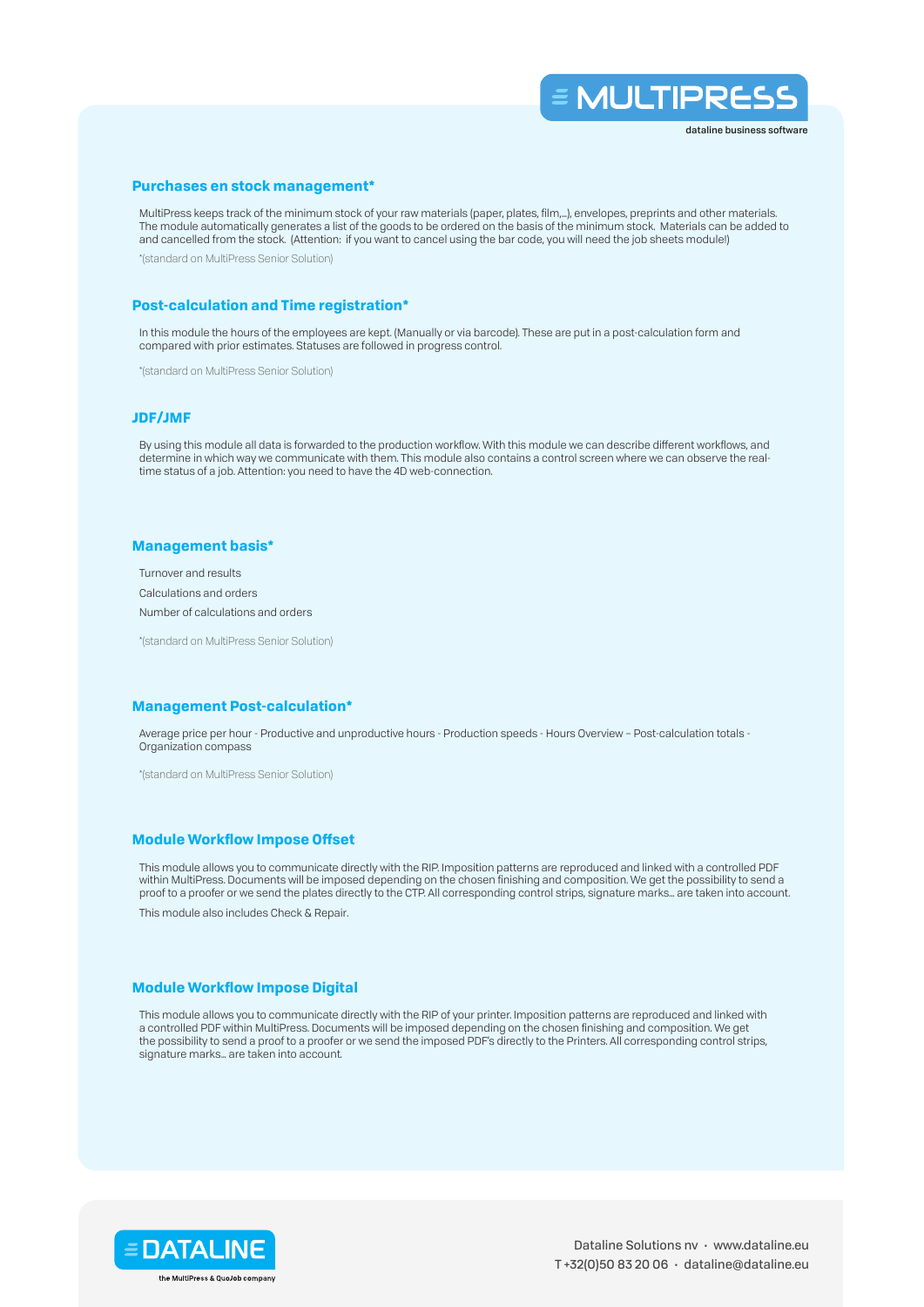

#### **Multi-Press Web module B2B**

This module creates a customer zone on the net, where part of the functionalities in MultiPress are made available to the customer.

**Take a look at this module at http://www.dataline.eu/mpp-webmodule**

## **Multi-Press Web shop B2C**

We would like to put our own web shop on the internet, where offer a couple of product groups that show immediately the price ranges on the internet. Different classifications and options are shown and created within a convenient interface and published on the WWW, go ahead and order…

# **MultiPress API**

Using this link we enable MultiPress to communicate with different kind of other applications. Like for example an external ordering system. This communication is established through HTTP/JSON this enables us to expand it in the future.

## **Price arrangements and Request subcontractor\***

Discount prices for customers and suppliers can be created here. These prices can be automatically taken into account when creating a quotation. Next to this you also have the ability to quickly create a price request that can be automatically forwarded to your suppliers.

\*(standard on MultiPress Comfort Solution, MultiPress Business Solution and MultiPress Senior Solution)

#### **Spreadsheet Subcontractors incl. 1 user**

Both customers as suppliers can be provided with an (already existing) spreadsheet (excel) that ècalculates based on variables coming from MultiPress (for example weight of a job to calculate transport) and that will implement the results within MultiPress after processing. The biggest advantage and application area is that you can determine yourself with which formulas you get the result.

#### **Combined Jobs**

This module allows you to combine multiple orders on one sheet. In a initial phase you define only the colors and the size. Then based on the common data a proposal on imposition is provided. This is shown in a graphical representation where you can use the "drag & drop" technique. According to the chosen imposition the costs of the sheet is divided among the sub orders.

# **Expedition planning\***

All deliveries, if it's now deliveries to end-users or intermediate deliveries to a supplier, will be put into an overview using this module, like this we can easily create a delivery schedule on every moment of the day.

\*(standard on MultiPress Senior Solution)

#### **Warehouse**

Next to own paper stock and products, more and more finished products and preprinted stock is kept. Based on the architectural specifications of the warehouse and a three-dimensional representation, the location of these products can be managed

**Take a look at this Module on http://www.dataline.eu/mpp-magazijn**